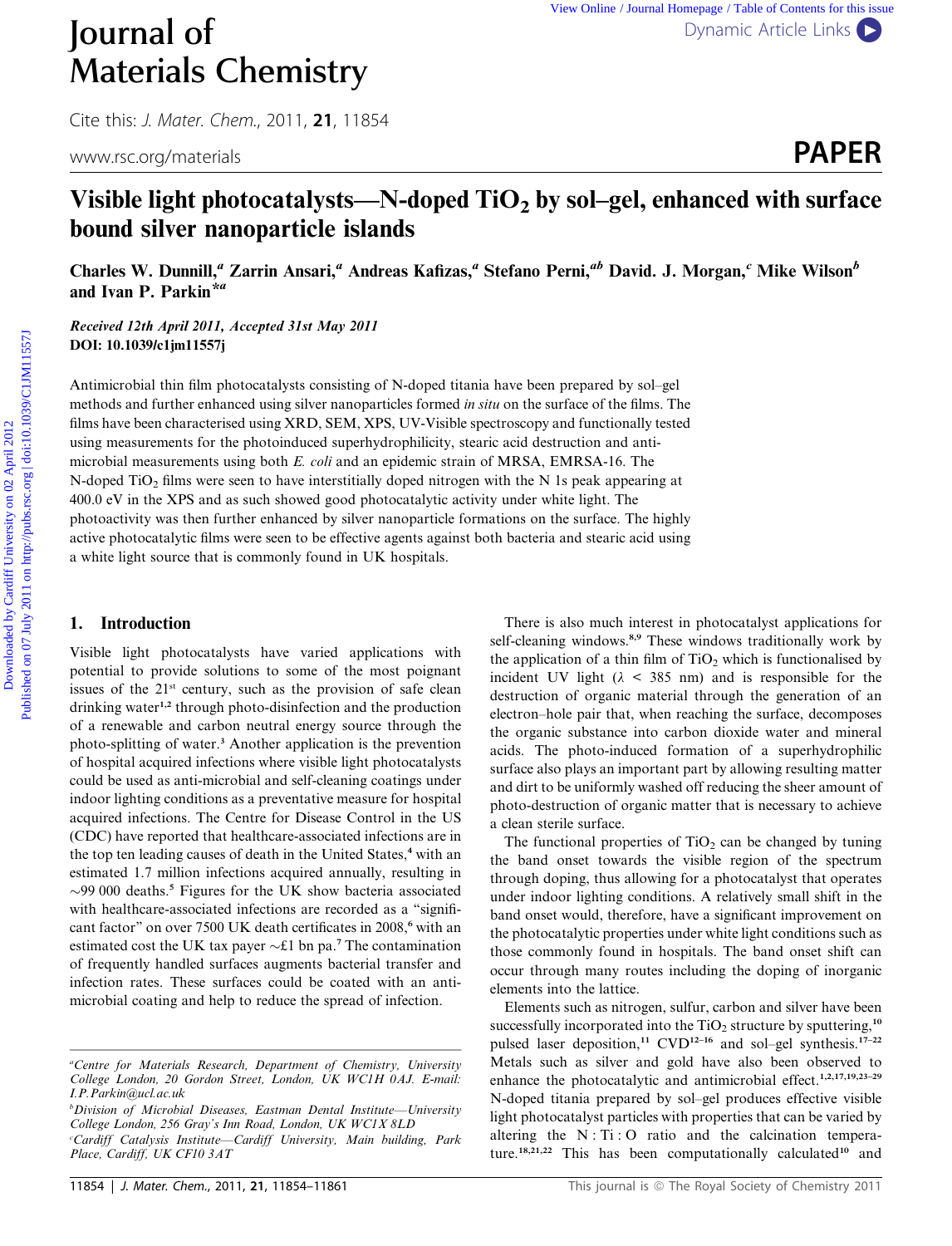experimentally shown to alter the band gap,  $12,21,22,30$  the crystal size and the functional properties. It is, however, as yet undecided which dopants form the most effective visible light photocatalyst, or the optimum concentration.

The bactericidal properties of silver ions have been investigated, and found to be effective against both Gram-negative and Gram-positive bacteria.<sup>31</sup> Gram-positive bacteria tend to be more susceptible to light activated agents but less susceptible to silver induced toxicity while the opposite is true for Gramnegative bacteria.32–37 Silver ions can be absorbed by microbes from the material surface with a high degree of toxicity, thereby operating as a potent antimicrobial agent. The silver metal when in contact with bodily fluids can form Ag<sup>+</sup> which passes through bacterial cell walls and binds to some bacterial proteins, creating modifications of the cell wall membrane with fatal consequences to the bacteria.<sup>38</sup> This concept has been implemented on a range of commercial products including both open and enclosed surfaces such as catheter and ventilator tubing.<sup>39</sup> In addition to this a synergistic effect has been observed between  $TiO<sub>2</sub>$  and silver whereby the silver and the  $TiO<sub>2</sub>$  co-promote the antimicrobial effects of each other, producing a more potent antimicrobial surface that has potential to kill bacteria through a number of different pathways, reducing bactericidal resistance.<sup>19</sup> It has been shown that silver can promote the photoactivity of  $TiO<sub>2</sub>$  shifting the activity into the visible region.<sup>19,23–25</sup> experimentally shows to alter the hand gang EELEM, is several so increased for the model of S model and the consistent on the set of the model on the model of the model on the set of the model of the model of the model on

Here we prepare new interstitially N-doped  $TiO<sub>2</sub>$  films by sol– gel and incorporate silver nanoparticles onto the surface to produce enhanced visible light photocatalysts. The samples of  $N$ -doped TiO<sub>2</sub> were prepared with different sintering temperatures and dopant concentrations. These visible light photocatalysts have then been further enhanced using silver nanoparticles that were deposited on the surface via UV photoassisted reduction of silver nitrate solution. The films provide strong evidence for visible light activated photoinduced superhydrophilicity. The antibacterial properties were assessed using EMRSA-16 as a representative Gram-positive organism and E. coli as a representative Gram-negative organism. EMRSA-16 is the most light tolerant of the two epidemic strains of MRSA currently affecting UK hospitals. We show that the primary kill mechanism for  $Ag-TiO<sub>2</sub>$  films is through the silver release however this process is significantly enhanced by the action of visible light from  $N-TiO<sub>2</sub>$ .

# 2. Experimental methods

#### 2.1 Thin film deposition

Samples were prepared using a sol–gel preparation consisting of acetylacetone, butan-1-ol, titanium n-butoxide and methyl ammonium chloride as a nitrogen source. The preparation was as used for pure  $TiO<sub>2</sub>$  but with the presence of the methyl ammonium chloride as a nitrogen source. Samples N1-400 and N1-500 were prepared as follows:

Acetylacetone (2.5136 g, 0.02514 mol) was dissolved in butan-1-ol (32 cm3 , 0.035 mol) forming a clear colourless solution, to which titanium *n*-butoxide (14.22 g, 0.04 mol) was added. The solution was stirred for 1 hour, forming a clear pale yellow solution. Methyl ammonium chloride (1.00 g, 0.015 mol) dissolved in water (4.00 ml, 0.22 mol) was in turn dissolved in

isopropanol (9.07 g, 0.16 mol). This was added drop wise to the solution over a period of 5 minutes, with constant stirring. The sol remained clear but the colour became more intense. After stirring for one hour acetonitrile (1.67 g, 0.04 mol) was added drop wise with constant stirring. The solution was stirred for a final hour and allowed to age overnight before being used for dip-coating. The films were prepared on glass microscope slide substrates with two dips in the sol retracting at a rate of 120 cm  $min^{-1}$ , with the gel allowed to dry between each dip. The slides were heated (10  $^{\circ}$ C min<sup>-1</sup>) in a muffle furnace to either 400  $^{\circ}$ C N1-400 or 500 $\degree$ C N1-500 for 5 hours and allowed to cool to room temperature.

Samples N2-400 and N2-500 were prepared as in the case of N1 samples but with 2 g of methyl ammonium chloride used in the sol rather than 1 g. These had an initial molar ratio of Ti : N 1.4 : 1. Samples N2 therefore had twice the nitrogen content in the sol–gel deposition.

Slides from each sample were dipped in silver nitrate solution in methanol (5  $\times$  10<sup>-3</sup> M AgNO<sub>3</sub>, Fisher Scientific) for 30 s withdrawn, left to air dry for 2 hours and then exposed to UV radiation (254 nm) for one hour in a light box. The resulting samples are labelled with the prefix Ag.

#### 2.2 Characterisation techniques

X-Ray diffraction was achieved using a Bruker-Axs D8 (GADDS) diffractometer, utilising a large 2D area detector and a Cu X-ray source, monochromated (K $\alpha$ 1 and K $\alpha$ 2) fitted with a Gobble mirror. The instrumental setup allowed 34 $\degree$  in both  $\theta$ and  $\omega$  with a 0.01° resolution and 3–4 mm<sup>2</sup> of sample surface illuminated at any one time. Multiple Debye–Scherrer cones were recorded simultaneously by the area detector with two sections covering the  $65^{\circ}$  2 $\theta$  range. The Debye–Scherrer cones were integrated along  $\omega$  to produce standard 1D diffraction patterns of  $2\theta$  against intensity. Scan data were collected for 800 s to give sufficiently resolved peaks for indexing. Scanning electron microscopy was performed using secondary electron imaging and back scattered imaging on a Hitachi S3400N instrument with an Oxford instruments EDX spectrometer attached. Samples were gold coated prior to imaging to reduce charging effects. A Perkin Elmer Lambda 25 UV-Visible Spectrometer was used to measure UV-Visible absorption and transmission spectra within the range of 1000–200 nm, yielding information on the band onset, the colour and the thickness of the films. Raman was achieved using a Renishaw inVia Raman microscope, and UV-Visible; transmission and reflectance measurements were achieved using a Perkin Elmer  $\lambda$ 950. High resolution X-ray photoelectron spectroscopy (XPS) was performed on a Kratos Axis Ultra-DLD photoelectron spectrometer using monochromatic Al- $K_{\alpha}$  radiation at Cardiff University (EPSRC grant # EP/F019823/1). Survey spectra were collected at a pass energy of 160 eV, while narrow scans acquired at a pass energy of both 40 eV and 10 eV, the Kratos immersion lens neutralization system was used for charge neutralization of the samples. The data were analysed using CasaXPS™ software and calibrated to the C (1s) signal at 284.7 eV, attributed to adventitious carbon.

Water contact angle measurements were determined on a FTA 1000 contact angle measurement system. Samples were measured both prior to and post-irradiation by white light and UV light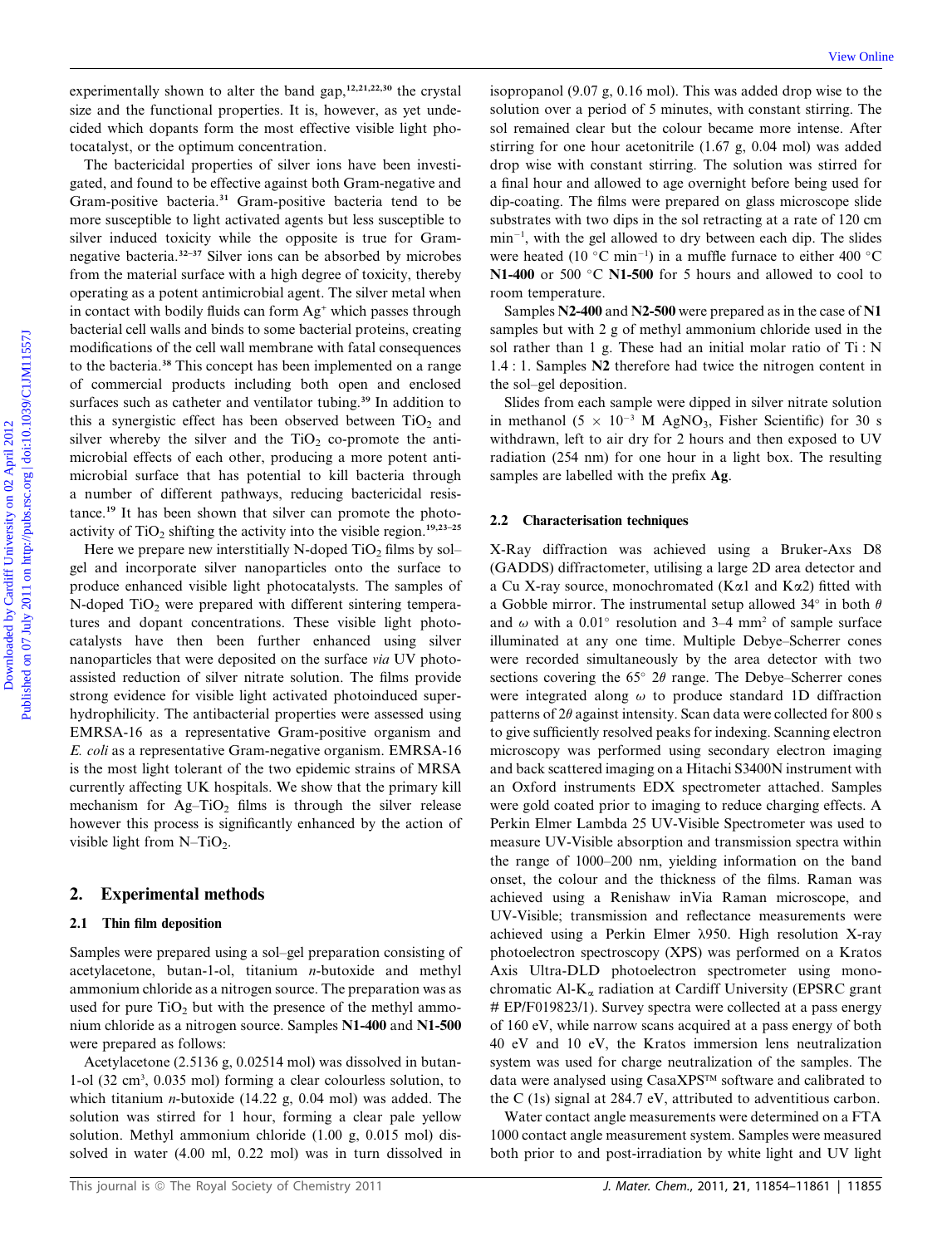with a drop of deionised water  $\sim 6.5$  ul discharged from a Gauge 30 needle and photographed side on. Measurements were taken as an average of three readings.

The destruction of stearic acid was used to assess the photocatalytic properties. A drop of stearic acid in methanol was applied to the surface of the films and allowed to dry into a greasy residue. The residues were monitored over time using IR spectroscopy under different lighting conditions using a PerkinElmer FT-IR Spectrum RX I Spectrometer 3000–  $2800 \text{ cm}^{-1}$ . The lighting sources used for the photo-degradation studies were a UV light source and a white light source. This white light source is commonly found in UK hospital environments and has an intensity of 6000 lux at a distance of 20 cm from the samples as arranged in the light box. Details of the white light source, along with the spectral output, have previously been shown.<sup>13</sup> The stearic acid concentration was measured at 24 hour intervals and depicted by IR spectra. with a den of deisning basis and the state of the three cardiff University on the cardiff University of the cardiff University of the cardiff University of the cardiff University of the Cardiff University of the state of

#### 2.3 Antibacterial assay

The organisms used were: methicillin-resistant Staphylococcus aureus EMRSA-16 and Escherichia coli ATCC 25922. These organisms were maintained by weekly subculture on Brain Heart Infusion (BHI) agar (Oxoid, Basingstoke, UK). For experimental purposes, the bacteria were grown aerobically in BHI broth (Oxoid) statically at 37  $\degree$ C for 24 hours.

These cultures were centrifuged for 10 min at 2400g, the liquid was aseptically removed and the microbial cells resuspended in sterile phosphate buffer solution (PBS); this was repeated twice. Finally the cells were diluted 1 in 100 in PBS; the resulting bacterial suspensions contained approximately  $10^7$  CFU ml<sup>-1</sup>.

The antimicrobial activity of the coated glass samples was then assessed using the following assay. Samples were placed into a plastic sterile BioAssay dish (Nalge Nunc Int. Corp., NJ, USA), a sheet of wet paper was added inside the box, without touching the samples, to prevent drying. An aliquot  $(50 \mu l)$  of the microbial suspension was carefully placed on the surface of the sample and a glass cover slip placed on top, experiments were performed on three independent cell cultures. The samples were incubated at 20 $\degree$ C and either irradiated under white light (28 W, Biax 2D, General Electric) for 5 hours, or incubation for the same length of time in the dark in the case of controls. The irradiation had a light intensity of 1000 lux measured with Lutron Lx101 lux meter.

The glass was then placed in a 50 ml tube (Sarstedt) containing 450 ml of sterile PBS and vortexed for 1 minute; further serial dilutions were prepared in sterile PBS. Duplicate 25 µl aliquots of each dilution were then plated out onto either Mannitol Salt agar in the case of MRSA or MacConkey agar in the case of E. coli. All plates were incubated aerobically at  $37 °C$  for 48 hours; survivors were then enumerated by viable counting.

# 3. Results and discussion

A number of N-doped  $TiO<sub>2</sub>$  thin films were prepared using sol– gel methods with varying nitrogen concentrations in the sol and varying sintering temperatures. The films were characterised with the two best performing photocatalysts further enhanced with



Fig. 1 XRD and Raman patterns for the films under investigation. Films were prepared by sol–gel synthesis, fired at 400 or 500  $\degree$ C (N1-500, N2-400) and then further enhanced using silver nanoparticles (Ag–N1-500, Ag–N2-400).

silver nanoparticles. Similar crystallinity was observed between the samples.

#### 3.1 Structural characterisation

X-Ray diffraction and Raman show that the films were predominantly anatase form of  $TiO<sub>2</sub>$  with no rutile signals (Fig. 1). XRD patterns were indexed to the tetragonal unit cell with cell constants:  $a = 3.79(7)$  and  $c = 9.50(8)$  A.

Scanning electron microscopy (SEM) images of the films (Fig. 2) show a smooth surface with nanoparticulate islands in the case of silver. There was no discernible difference between the morphologies in N1-500 and N2-400 films or Ag–N1-500 and Ag–N2-400. Samples sintered at 400  $\degree$ C or 500  $\degree$ C appear to have a similar appearance, indicating that heating at similar yet variant temperatures does not have a cosmetic effect upon the resulting films. The cracks are due to stress during the heating and cooling cycle of the sintering process due to thermal expansion differences between the film and the substrate.<sup>19</sup> The particles on the surface of Ag–N2-400 were seen to be of higher density using the back scattered detector and EDX showed them to have a high silver content. The particles in Fig. 2 are observed to be about the same size as the particles observed in the AFM (Fig. 5).

UV-Visible-IR spectroscopy was carried out on all six samples (N1-400, N2-400, N1-500, N2-500, Ag–N1-400, Ag–N2-500) in both reflectance and transmission mode. The data were used to assess the thickness of the thin films, the colour and the band onset for the semiconductor material on the surface. The film thickness for each sample was found to be in the range 140– 170 nm, calculated using the Swanepoel method from the reflectance data.<sup>40</sup> The Swanepoel method involves the analysis of the reflection data such that the interference pattern due to thickness can be related to the refractive index of the material.



Fig. 2 SEM micrograph showing the surface of the (a) N1-500 film and (b) Ag–N2-400 film. Both samples were exemplary of the silver and non-silver loaded samples.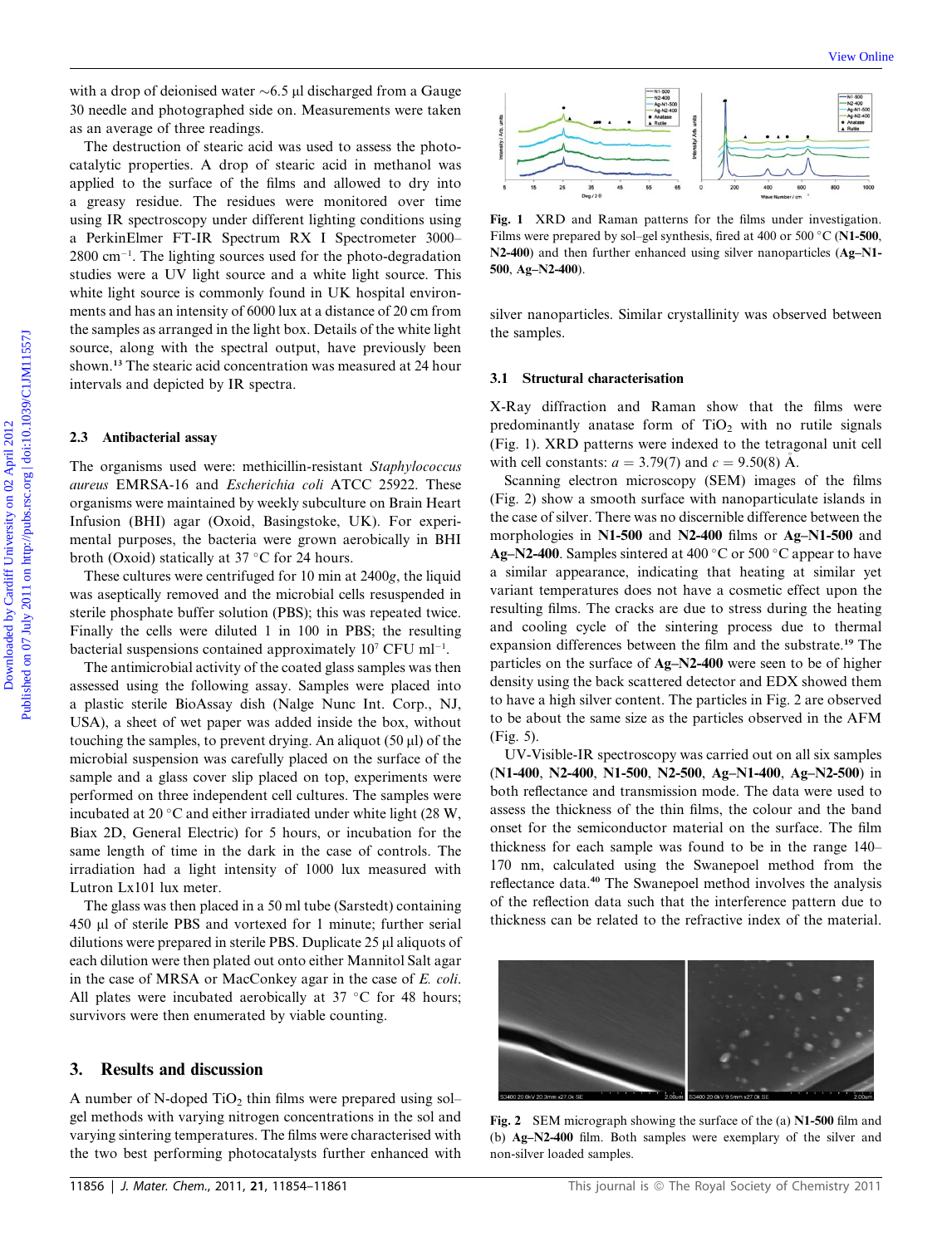| Band onset energy/eV |       |      | $B^*$ | Dominant wavelength |
|----------------------|-------|------|-------|---------------------|
| 3.05                 | 90.8  | 2.3  | 3.1   | 574                 |
| 3.05                 | 93.5  | 0.3  | 1.3   | 571                 |
|                      | 74.87 |      |       | 580                 |
| 3.0                  | 75.47 | 5.66 | 14.01 | 578                 |
|                      | 3.0   |      | 8.53  | 17.11               |

Table 1 The estimated band onset for the different films and the Lab\* coordinates for their corresponding colours



Fig. 3 (a) UV-Visible-NIR transmission spectra for the different samples prepared by sol–gel methods. (b) Absorption spectra showing the surface plasmon resonance of the nanoparticles of silver on the surface of the films.

The thickness can therefore be estimated if the refractive index is known. Tauc plots<sup>41,42</sup> were used to estimate the band onset and consist of a plot of  $(A^*hv)^{0.5}$  against energy where A represents the absorbance of the material when the glass substrate is accounted for. The values for these are given in Table 1. All of the photocatalysts had a band onset around 3.0 eV. This indicates that the  $TiO<sub>2</sub>$  has been doped by the nitrogen resulting in a shift in the band onset from 3.2 eV. Similar syntheses at a lower sintering temperature of 250 °C showed a band onset of 3.2 eV as would be expected for  $TiO<sub>2</sub>$  in its pure anatase form. These films were not good photocatalysts under visible light conditions.

The colour variation in the films is negligible with Lab\* coordinated as shown in Table 1 and in Fig. 4. The slight shifting to the yellow axis indicated the presence of minimal nitrogen doping,12,14,15 and the shift to the red indicates the presence of the silver nanoparticles on the surface. Absorption spectra, Fig. 3(b), calculated from the transmission data show the surface plasmon resonance effects of the silver nanoparticles on the surface of the films indicating the presence of the silver. The SPR is red shifted



showing the variation in colour. Lab\* co-ordinates are a standard method of describing colour and consist of a luminosity value 0–100, followed by a scale factor for the red/green and blue/yellow.



Fig. 5 AFM area mapping of the (a) N–TiO<sub>2</sub> surface and (b) silver enhanced N-TiO<sub>2</sub> surface. Image width is 1  $\mu$ m and  $\frac{1}{2}$   $\mu$ m length scales for the images respectively.

with respect to the 400 nm position that is often observed with silver nanoparticles. The SPR is similar in both samples but slightly more red shifted and broadened, indicating a minimally higher distribution of sizes and decrease in particle size for sample Ag–N1-500.

The XPS measurements of films N1-400, N1-500, N2-400 and N2-500 show TiO<sub>2</sub> with a small amount of nitrogen ca.  $1\%$ . Ti 2p readings were observed at 458.1 eV and O 1s peaks at 529.4 eV. The N 1s peak appears at 400.0 eV indicating that the dopant has entered the interstitial site rather than the substitutional site at  $\sim$ 397 eV.<sup>12,14,43</sup> In all cases the quantity of nitrogen is close to the resolution of the machine so is hard to evaluate quantitatively. It has been shown that low concentrations of nitrogen dopant lead to higher photocatalytic activity.12,14,15,43–47 Interstitial nitrogen is favourable when considering visible light photocatalysis as these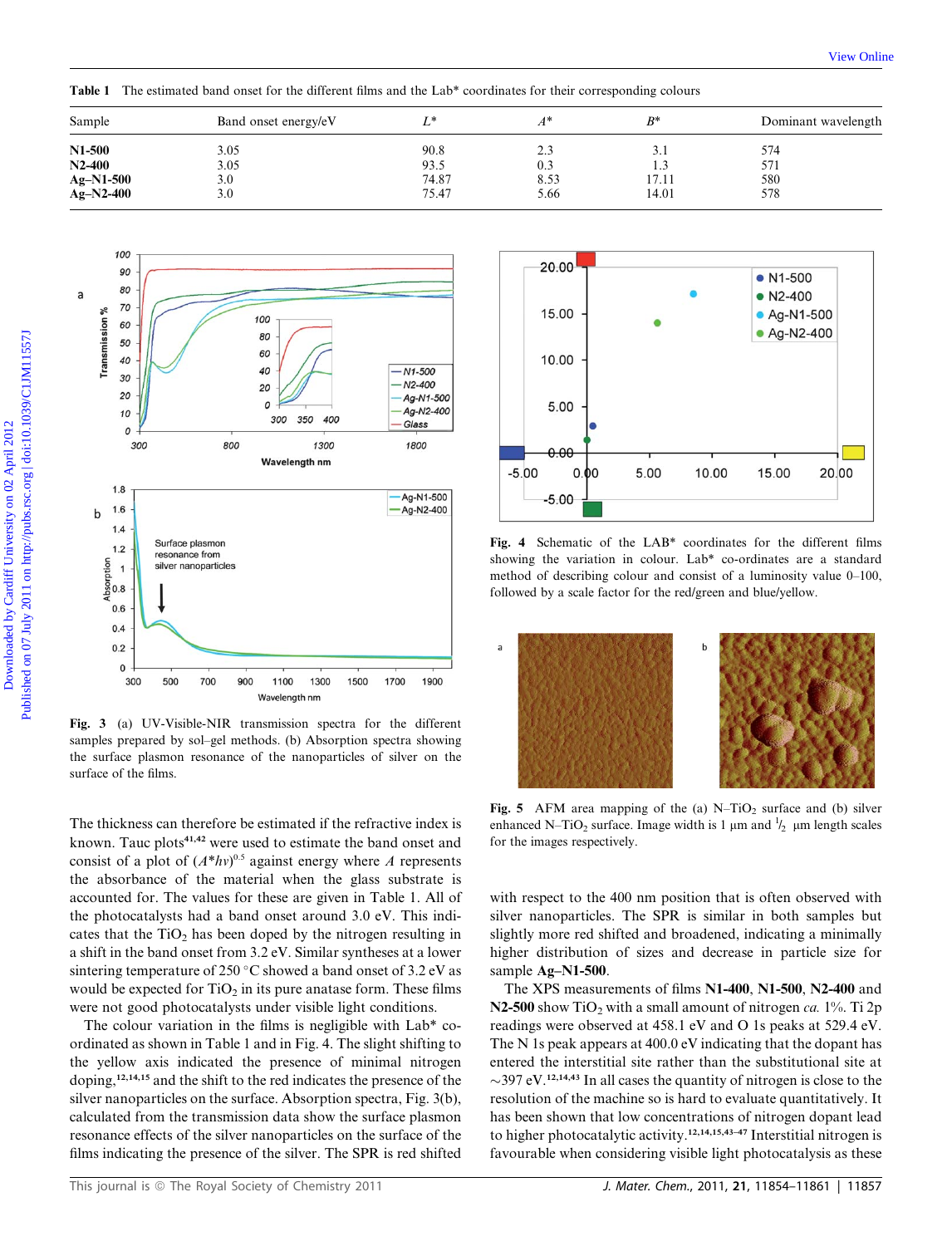promote oxygen vacancies more than the substitutional doping, though much careful control is needed for the targeted interstitial doping of  $TiO<sub>2</sub>$ .<sup>12,14,43,46–49</sup> There was no appreciable difference between the different samples in terms of the nitrogen content.

AFM (Fig. 5) was used to show the surface morphology and to see the nanoparticles of silver that were present. It was noted that the silver coverage was  $\sim$ 11% with large surface bound silver nanoparticles. The dimpled morphology of the  $TiO<sub>2</sub>$  surface is characteristic of such films prepared by sol–gel methods.

### 3.2 Functional testing

Water contact angle measurements were taken to measure photoinduced hydrophilicity. The measurements were taken after three different irradiation conditions. Samples were stored in the dark, wrapped in clean aluminium foil for >72 hours prior to the ''dark'' readings. Samples were then irradiated using a white light or a UV lamp ( $\lambda = 365$  nm) for 2 hours before further measurements were taken.

The results show the phenomenon of visible light induced superhydrophilicity (water contact angle  $\leq 10^{\circ}$ ) in the N– and  $Ag-TiO<sub>2</sub>$  films. There is also evidence of superhydrophilicity arising without the need for light activation. The presence of superhydrophilicity is usually associated with a light activated cleaning effect<sup>50</sup> but could also be due to the porosity of the surface. Some authors use water contact angle measurements as a proof photocatalytic properties rather than an indicator of likely photocatalytic effects when, as evidenced here, it is clearly only an indicator of the potential photocatalytic properties. These films retain their superhydrophilicity even when stored for >72 h in the dark. In one set of tests the samples were wrapped in aluminium foil and stored in the dark for 1 month and still the water contact angles remained as quoted in Table 2. As expected the light activation does have a lowering effect on the water contact angle, making the samples more superhydrophilic. It is noteworthy that the water contact angles in the dark for the silver Download interpret is the set of the set of the set of the set of the set of the set of the set of the set of the set of the set of the set of the set of the set of the set of the set of the set of the set of the set of t

Table 2 Water contact angles for the different samples showing that the higher temperature syntheses produced films that were superhydrophilic without the presence of light activation. Also given are the values for pure TiO<sub>2</sub> and silver loaded TiO<sub>2</sub>.<sup>19</sup> Angles of  $\leq$ <sup>5°</sup> are difficult to measure reliably using a side on projection

| Sample      | Dark         | White         | UV          |
|-------------|--------------|---------------|-------------|
| $N1-400$    | $14^{\circ}$ | $< 5^{\circ}$ | $< 5^\circ$ |
| $N1-500$    | $6^{\circ}$  | $< 5^\circ$   | $< 5^\circ$ |
| $N2-400$    | $8^{\circ}$  | $< 5^\circ$   | $< 5^\circ$ |
| $N2 - 500$  | $11^{\circ}$ | $< 5^\circ$   | $< 5^\circ$ |
| $Ag-N1-500$ | $50^\circ$   | $< 5^\circ$   | $< 5^\circ$ |
| $Ag-N2-400$ | $75^{\circ}$ | $< 5^\circ$   | $< 5^\circ$ |
| TiO,        | $64^{\circ}$ | $64^\circ$    | $8^{\circ}$ |
| $Ag-TiO2$   | $60^\circ$   | $8^{\circ}$   | $8^{\circ}$ |

enhanced samples are considerably higher than those observed for the  $N-TiO<sub>2</sub>$  samples that were not enhanced with silver. Additionally, it is noteworthy that the  $N-TiO<sub>2</sub>$  films are very different in comparison to the  $TiO<sub>2</sub>$  thin films reported previously.<sup>19</sup> The presence of nitrogen in the films has a very positive effect on the lowering of the water contact angle, which could be connected with the photocatalytic ability under the ambient lighting conditions, given that the films would have been clean to start with.

Hydrophilicity or more specifically the interaction between the surface and a droplet of water is a very important factor in the ability of a surface to act as a self-cleaning surface.<sup>51</sup> The photocatalysis loosens dirt from the boundary between the glass and the dirt but it is the superhydrophilicity that allows for the dirt to be easily washed away in a uniform manner that does not leave streaks behind. A superhydrophilic surface that retains its ability to sheet water indefinitely, irrespective of light activation, is therefore highly desired. The results displayed in Table 2 can be compared with the results recorded from a similar piece of work where pure titania was enhanced with island of silver nanoparticles.<sup>19</sup> Here we note that the contact angles of the silver



Fig. 6 Photo-oxidation of stearic acid over 192 hours under hospital lighting conditions. (a) Blank microscope slide as a control; (b) N1-500, and (c) N1- 500–Ag. Graphs indicate the concentration of stearic acid on the surface as a factor of time.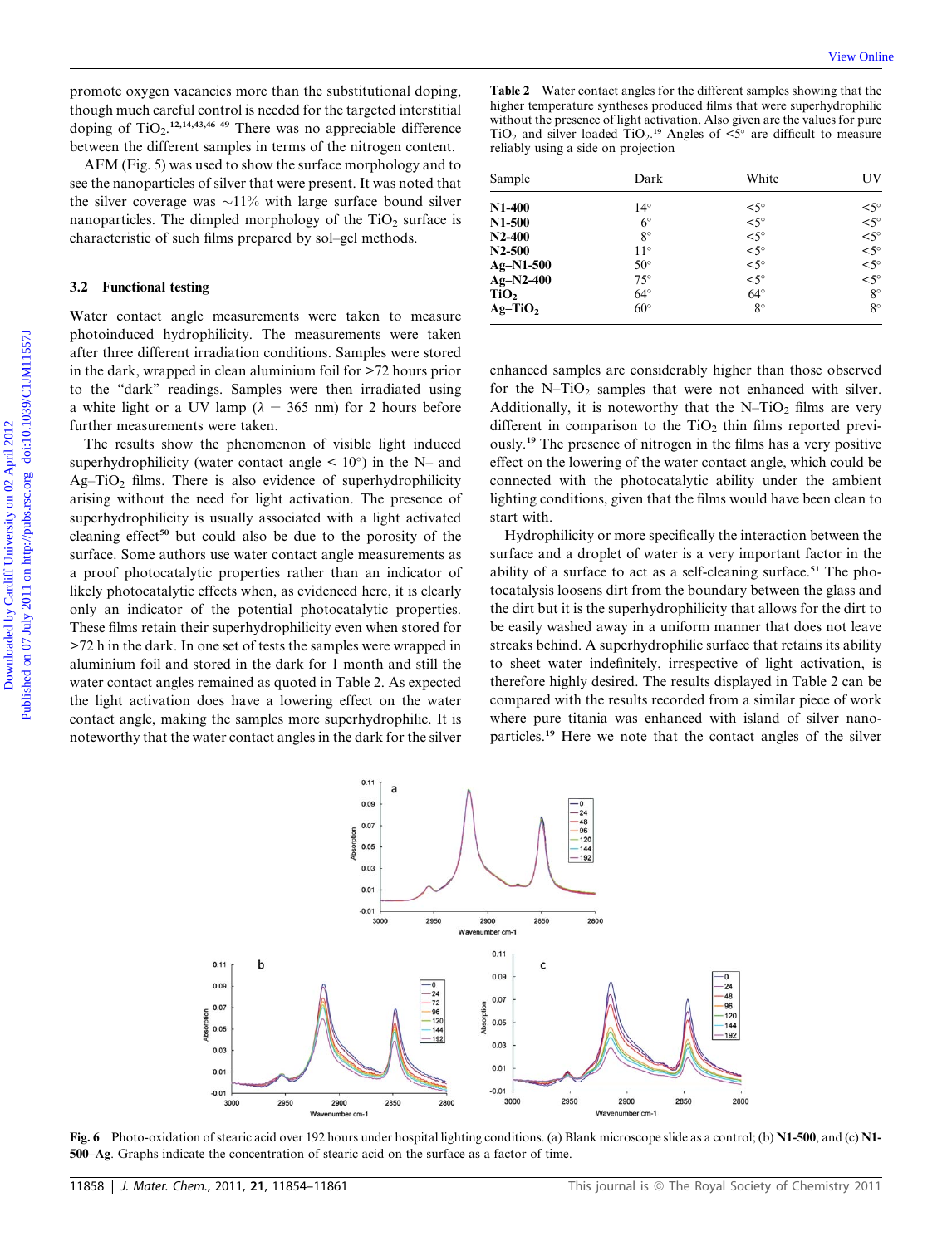Table 3 Rates of stearic acid destruction due to hospital lighting conditions by each film and their silver-coated counterparts. The table shows that the presence of silver nanoparticles increases the photocatalytic activity of each film. The enhancement factor is due to the silver enhancement and calculated by comparing the photodestruction from similar samples

| Sample        | Molecules<br>$destroved/cm^{-2} h^{-1}$ | Rate/<br>molecules cm <sup>-2</sup> h <sup>-1</sup> | Sample      | Molecules<br>$destroved/cm^{-2} h^{-1}$ | Rate/<br>molecules cm <sup>-2</sup> h <sup>-1</sup> | Enhancement<br>factor |
|---------------|-----------------------------------------|-----------------------------------------------------|-------------|-----------------------------------------|-----------------------------------------------------|-----------------------|
| <b>N1-400</b> | $8.10 \times 10^{15}$                   | $4.22 \times 10^{13}$                               | $Ag-N1-400$ | $1.05 \times 10^{16}$                   | $5.47 \times 10^{13}$                               | 1.29                  |
| N1-500        | $1.63 \times 10^{16}$                   | $8.48 \times 10^{13}$                               | $Ag-N1-500$ | $3.26 \times 10^{16}$                   | $1.70 \times 10^{14}$                               | 2.00                  |
| $N2-400$      | $1.95 \times 10^{16}$                   | $1.01 \times 10^{14}$                               | $Ag-N2-400$ | $2.93 \times 10^{16}$                   | $1.53 \times 10^{14}$                               | 1.51                  |
| $N2-500$      | $5.85 \times 10^{15}$                   | $3.05 \times 10^{13}$                               | $Ag-N2-500$ | $1.37 \times 10^{16}$                   | $7.12 \times 10^{13}$                               | 2.34                  |

samples are similar but the pure  $TiO<sub>2</sub>$  has a significantly higher contact angle on its own in the dark  $(64^{\circ})$ . The N-doping is therefore a significant improvement on the properties of the pure  $TiO<sub>2</sub>$  reported previously.<sup>19</sup> The silver nanoparticles island formation enhances the light activation but appears to disrupt the inherent dark superhydrophilicity.

Differences in photo-activity were observed between samples of varying nitrogen concentrations, and also between samples heated at varying temperatures. The graphs in Fig. 6 show the absorption IR signal for the C–H stretches in the stearic acid and correspond to  $\sim$ 9.7  $\times$  10<sup>15</sup> molecules cm<sup>-2</sup> of stearic acid for each unit of integrated area.<sup>52</sup> The concentration of stearic acid on the surface is decreased over the 192 hour duration of the experiment indicating that the films are photocatalysts. Sample N2-400 performs the best, along with sample N1-500.

Silver was seen to significantly enhance the rate of stearic acid destruction in all cases. To compare the samples the overall stearic acid destruction and the rates of destruction achieved from each sample have been considered. These are highlighted in Table 3. Of particular interest are the two best performing photocatalysts N1-500 and N2-400. The best catalyst without silver, N2-400, showed less enhancement than N1-500 and was therefore not the best photocatalyst with the silver, Ag–N1-500. The worst photocatalyst showed the best enhancement indicating that there may be an optimum ratio of silver to nitrogen. This result is very significant as it shows that an already visible active photocatalyst can have its activity almost doubled when assessed in this way.

Fig. 6 shows the comparison of the raw data for the stearic acid measurements. The blank microscope slide remains unchanged throughout the 192 hours of the irradiation while the  $N-TiO<sub>2</sub>$ slide and the silver enhanced  $N-TiO<sub>2</sub>$  samples show significant reduction in the concentration of the stearic acid on the surface resulting from the visible light irradiation. Similar tests were repeated a month later to show that there was little or no depreciation in the films effectiveness, indicating the stability of the samples.

The inactivation of E. coli and MRSA deposited on the various coatings is shown in Fig. 7. In both cases the best photocatalysts were used, i.e. Ag–N1-500 and Ag–N2-400. Neither coating N1-500 nor N2-400 resulted in any detectable antibacterial effect either in the dark or under white light. When silver was added, both coating Ag–N1-500 and Ag–N2-400 showed dark and light lethality as the surviving cells on samples stored in the dark were fewer than on the control in both cases. The antimicrobial properties of the samples containing silver were enhanced when exposed to white light as no living E. coli cells were detectable and a reduction of about  $2 \log_{10}$  for MRSA was achieved, compared to uncoated samples. These results show that samples without silver were not capable of killing E. coli or MRSA after 5 hours of exposure to white light, however, when silver was present, the samples had both lethal properties caused by silver (dark toxicity) and light-activated antimicrobial characteristics that are enhanced by the presence of silver. The dark toxicity of both samples was comparable as the amount of silver deposited and is similar in both cases; however E. coli was more vulnerable to silver than MRSA. Both samples behaved comparably and could therefore not be differentiated in terms of their antimicrobial toxicity. When compared to samples of pure  $TiO<sub>2</sub>$  there is an interesting increase in activity. Similar samples with no nitrogen doping showed a 2.5 log kill for EMRSA-16 under similar lighting conditions in 12 hours,<sup>19</sup> compared to a 2 log kill in 5 hours. The kill for E. coli was equally remarkable with a 7 log kill in 5 hours compared to a 6 log kill in 12 hours.<sup>19</sup> Table 3. Recard of ancient and dottrostics on the boosted by card for an elementation constrained by Comparison to the Cardiff University of each film. The coherence of show that is a single determined by Comparison (and



Fig. 7 E. coli (a), and MRSA (b) concentration after 5 hours of irradiation with white light (white column) or in the dark (grey patterned column). The horizontal line represents the detection limit; \* indicates a concentration below the detection limit; S- is the control glass (uncoated). N1 refers to sample N1-500, N2 refers to N2-400 and the + refers to the presence of silver islands on the surface, *i.e.* N1-500–Ag and N2-400–Ag respectively.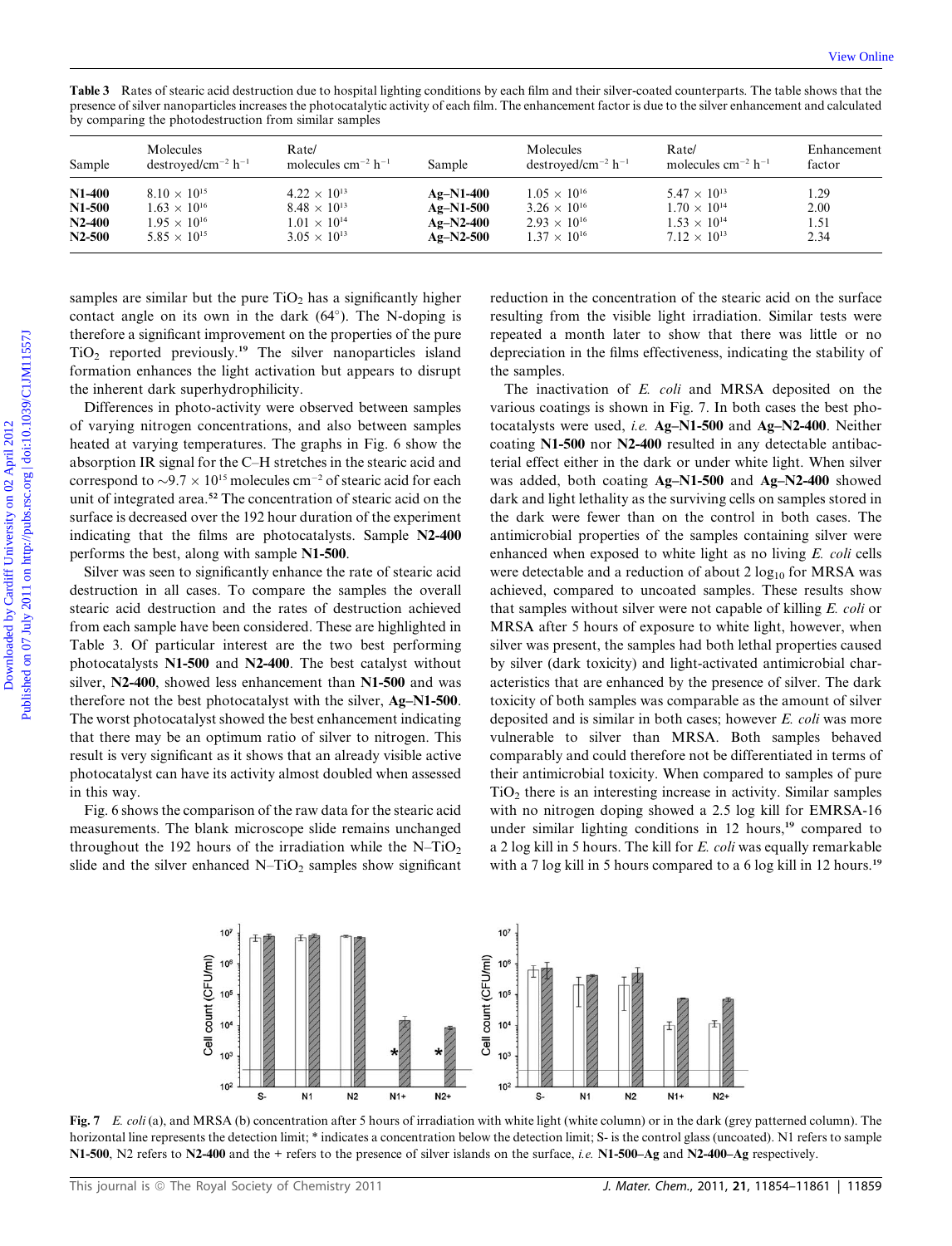The silver on its own shown by comparing the dark kills on E. coli was about half as effective for the shorter time period.

Generally Gram-negative bacteria are more resistant to decontamination techniques;<sup>53,54</sup> in this work the overall reduction is higher for E. coli than MRSA and it caused by the higher sensitivity to silver of such microorganism. Furthermore, it is also noticeable than the surface concentration of E. coli did not decrease from the initial value of about  $10<sup>7</sup>$  CFU ml<sup>-1</sup> after 5 hours, whilst MRSA was reduced to  $10^6$  CFU ml<sup>-1</sup> after the same length of time on the control samples. When suspended in a liquid without nutrients, microorganisms gradually die due to starvation; phosphate buffer solution prevents cell lyses but it is not capable of preventing starvation. The reduction in living MRSA cells is caused by this process that is slower in  $E$ . *coli* as they are unaffected after the same length of time.

# 4. Conclusions

The use of silver nano-island formations to enhance the properties of visible light photocatalysts, N-doped  $TiO<sub>2</sub>$  with the nitrogen in the interstitial site, has been investigated using stearic acid as a model for general dirt and bacteria. Water contact angles show the modified  $TiO<sub>2</sub>$  films to be superhydrophilic even when stored in the dark for >30 days indicating a rare form of non-light induced superhydrophilicity as well as enhanced visible light induced superhydrophilicity. Visible light superhydrophilicity is observed in the  $N-TiO<sub>2</sub>$  samples as well as the Ag–N–TiO<sub>2</sub> but not in the pure TiO<sub>2</sub> samples. The effects of N-doping and Ag-doping work synergistically and are more effective than any one type of doping in isolation. It has further been shown that these photocatalytic thin films can function as antimicrobial surfaces to help prevent the development of bacterial colonies that act as a reservoir for infection, if deployed in healthcare environments. The simplicity of sol–gel synthesis together with the effectiveness of their antimicrobial properties leads to real potential for the application of these surfaces in the control of bacteria such as MRSA. The silver on its one oliversity on the dark idea on  $K$ . We can consider the silver of the silver of the silver of the silver of the silver of the silver of the silver of the silver of the silver of the silver of the sil

## Acknowledgements

CWD would like to thank Ramsay Memorial Trust for a Ramsay Fellowship.

#### References

- 1 R. van Grieken, J. Marugán, C. Sordo, P. Martínez and C. Pablos, Appl. Catal., B, 2009, 93, 112–118.
- 2 P. Wu, R. Xie, K. Imlay and J. K. Shang, Environ. Sci. Technol., 2010, 44, 6992–6997.
- 3 G. Hyett, J. A. Darr, A. Mills and I. P. Parkin, Chem.–Eur. J., 2010, 16, 10546–10552.
- 4 R. M. Klevens, J. R. Edwards, C. L. J. Richards, T. C. Horan, R. P. Gaynes, D. A. Pollock and D. M. Cardo, Public Health Rep., 2007, 122(2), 160–166.
- 5 R. Douglas-Scot, Centers for Disease Control and Prevention, Division of Healthcare Quality Promotion, National Center for Preparedness D, and Control of Infectious Diseases, Coordinating Center for Infectious Diseases, 2009.
- 6 UK Office of National Statistics.
- 7 Department of Health: Winning Ways: Working together to reduce Healthcare Associated Infection in England, 2003.
- 8 A. Mills, N. Elliott, I. P. Parkin, S. O'Neill and R. J. H. Clark, J. Photochem. Photobiol., A, 2002, 151, 171–179.
- 9 S. A. O'Neill, I. P. Parkin, R. J. H. Clark, A. Mills and N. Elliott, J. Mater. Chem., 2003, 13, 56–60.
- 10 R. Asahi, T. Morikawa, T. Ohwaki, K. Aoki and Y. Taga, Science, 2001, 293, 269–271.
- 11 Y. Suda, H. Kawasaki, T. Ueda and T. Ohshima, Thin Solid Films, 2004, 453–454, 162–166.
- 12 C. W. H. Dunnill, Z. A. Aiken, J. Pratten, M. Wilson, D. J. Morgan and I. P. Parkin, J. Photochem. Photobiol., A, 2009, 207, 244–253.
- 13 C. W. Dunnill, Z. A. Aiken, A. Kafizas, J. Pratten, M. Wilson, D. J. Morgan and I. P. Parkin, J. Mater. Chem., 2009, 19, 8747–8754.
- 14 C. W. Dunnill and I. P. Parkin, Chem. Vap. Deposition, 2009, 15, 171– 174.
- 15 C. W. Dunnill, Z. A. Aiken, J. Pratten, M. Wilson and I. P. Parkin, Chem. Vap. Deposition, 2010, 16, 50–54.
- 16 A. Kafizas, C. W. Dunnill and I. P. Parkin, J. Mater. Chem., 2010, 20, 8336–8349.
- 17 A. Kafizas, C. W. Dunnill and I. P. Parkin, Phys. Chem. Chem. Phys., 2011, DOI: 10.1039/c1cp20624a.
- 18 C. Di Valentin, E. Finazzi, G. Pacchioni, A. Selloni, S. Livraghi, M. C. Paganini and E. Giamello, Chem. Phys., 2007, 339, 44–56.
- 19 C. W. Dunnill, K. Page, Z. A. Aiken, S. Noimark, G. Hyett, A. Kafizas, J. Pratten, M. Wilson and I. P. Parkin, J. Photochem. Photobiol., A: Chemistry, 2011, 113, 220/2-3.
- 20 K. Pomoni, A. Vomvas and C. Trapalis, Thin Solid Films, 2008, 516, 1271–1278.
- 21 Y. Cong, J. Zhang, F. Chen and M. Anpo, J. Phys. Chem. C, 2007, 111, 6976–6982.
- 22 J. Wang, W. Zhu, Y. Zhang and S. Liu, J. Phys. Chem. C, 2006, 111, 1010–1014.
- 23 M. Kawashita, S. Tsuneyama, F. Miyaji, T. Kokubo, H. Kozuka and K. Yamamoto, Biomaterials, 2000, 21, 393–398.
- 24 K. Page, R. G. Palgrave, I. P. Parkin, M. Wilson, S. L. P. Savin and A. V. Chadwick, J. Mater. Chem., 2007, 17, 95-104.
- 25 K. Page, M. Wilson and I. P. Parkin, J. Mater. Chem., 2009, 19, 3819– 3831.
- 26 N. Narband, M. Uppal, C. W. Dunnill, G. Hyett, M. Wilson and I. P. Parkin, Phys. Chem. Chem. Phys., 2009, 11, 10513–10518.
- 27 W. Kubo and T. Tatsuma, J. Mater. Chem., 2005, 15, 3104–3108.
- 28 K. Selvam, M. Annadhasan, R. Velmurugan and M. Swaminathan,
- Bull. Chem. Soc. Jpn., 2010, 83, 831–837. 29 D. Wang, F. Zhou, C. Wang and W. Liu, Microporous Mesoporous Mater., 2008, 116, 658–664.
- 30 H. Yu, X. Zheng, Z. Yin, F. Tag, B. Fang and K. Hou, Chin. J. Chem. Eng., 2007, 15, 802–807.
- 31 Q. L. Feng, J. Wu, G. Q. Chen, F. Z. Cui, T. N. Kim and J. O. Kim, J. Biomed. Mater. Res., 2000, 52, 662–668.
- 32 V. Decraene, J. Pratten and M. Wilson, Appl. Environ. Microbiol., 2006, 72, 4436–4439.
- 33 S. Perni, C. Piccirillo, A. Kafizas, M. Uppal, J. Pratten, M. Wilson and I. Parkin, J. Cluster Sci., 2010, 21, 427–438.
- 34 S. Perni, C. Piccirillo, J. Pratten, P. Prokopovich, W. Chrzanowski, I. P. Parkin and M. Wilson, Biomaterials, 2009, 30, 89–93.
- 35 S. Perni, J. Pratten, M. Wilson, C. Piccirillo, I. P. Parkin and P. Prokopovich, J. Biomater. Appl., 2011, 387, 25/5.
- 36 S. Perni, P. Prokopovich, C. Piccirillo, J. Pratten, I. P. Parkin and M. Wilson, J. Mater. Chem., 2009, 19, 2715–2723.
- 37 C. Piccirillo, S. Perni, J. Gil-Thomas, P. Prokopovich, M. Wilson, J. Pratten and I. P. Parkin, J. Mater. Chem., 2009, 19, 6167–6171.
- 38 M. Rai, A. Yadav and A. Gade, Biotechnol. Adv., 2009, 27, 76–83.
- 39 S. Noimark, C. W. Dunnill, M. Wilson and I. P. Parkin, Chem. Soc. Rev., 2009, 38, 3435–3448.
- 40 R. Swanepoel, J. Phys. E: Sci. Instrum., 1983, 16, 1214.
- 41 J. Tauc, Mater. Res. Bull., 1970, 5, 721–729.
- 42 J. Tauc, Mater. Res. Bull., 1968, 3, 37–46.
- 43 C. W. Dunnill and I. P. Parkin, Dalton Trans., 2011, 40, 1635–1640. 44 O. Diwald, T. L. Thompson, E. G. Goralski, S. D. Walck and
- J. T. Yates, J. Phys. Chem. B, 2004, 108, 52–57. 45 A. V. Emeline, V. N. Kuznetsov, V. K. Rybchuk and N. Serpone, Int.
- J. Photoenergy, 2008, 2008, 258394. 46 H. Irie, Y. Watanabe and K. Hashimoto, J. Phys. Chem. B, 2003, 107,
- 5483–5486. 47 H. M. Yates, M. G. Nolan, D. W. Sheel and M. E. Pemble, J. Photochem. Photobiol., A, 2006, 179, 213–223.
- 48 A. Kafizas, S. Kellici, J. A. Darr and I. P. Parkin, J. Photochem. Photobiol., A, 2009, 204, 183–190.